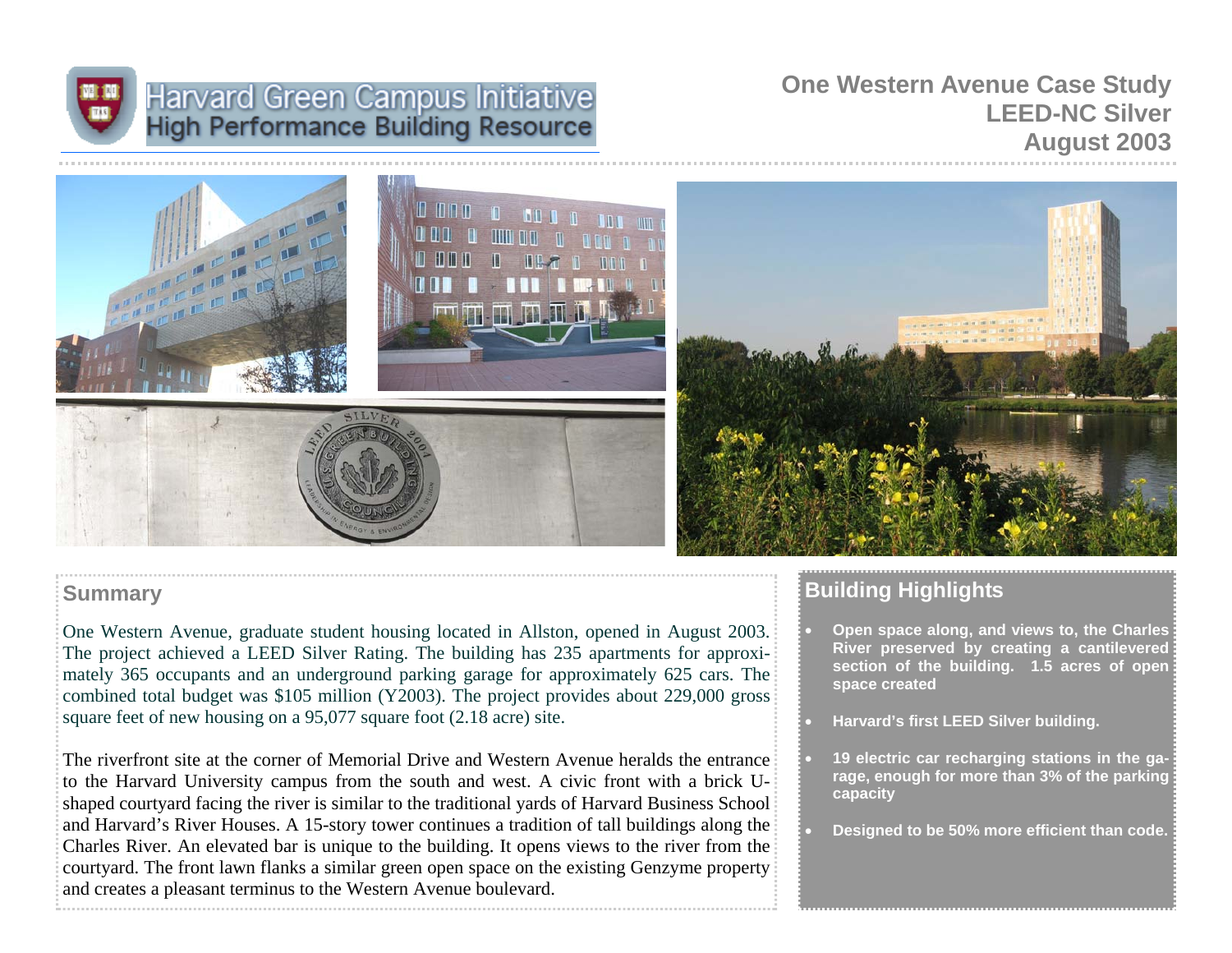## **Location**

One Western Avenue is located on the corner of Western Avenue and Soldiers Field Road. The building was sited with deference to Chapter 91 of the Massachusetts General Law that protects tidal lands within 250 feet of the river. To maintain public access to the filled tidelands, One Western Avenue maintained this open space. With its prominent location, the building acts as a gateway building to the new campus in Allston.

#### **One Western Avenue location on Google maps**

## **Program**

The building has approximately 230 apartments and an underground parking garage for approximately 625 cars. The project provides about 229,000 gross square feet of new housing. Harvard Residential Real Estate Services rents the apartments to graduate students. As with commercial real estate development, the rents must pay off a loan. If the 2 bedroom apartments with river views where on the public market, they would rent for more money that what graduate students could afford. To maintain this affordability, the project had to adhere to strict scheduling and budget limits.



## **Project Team**

The university had a clear mandate from President Rudenstine to create notable architecture on significant sites. To meet this, HRES held an extensive search for a design team that began with over 50 architectural firms.

Many key professionals were involved early in the project, including a commissioning agent brought on during Schematic Design. Building operations representatives also participated in the design process. Both groups offered important insight into how the building would operate and be maintained. Also, the construction manager helped the team think through logistical and cost issues.

- *Client*: Harvard Real Estate Services (HRES)
- *Project Management:* Harvard Real Estate Services
- *General Contractor*: Bond Brothers, Inc.
- *Architects:* Machado and Silvetti Associates, Inc.
- *MEP*: Cosentini Associates
- *Structural*: Weidlinger Associates
- *Landscape Architect*: Richard Burck Associates



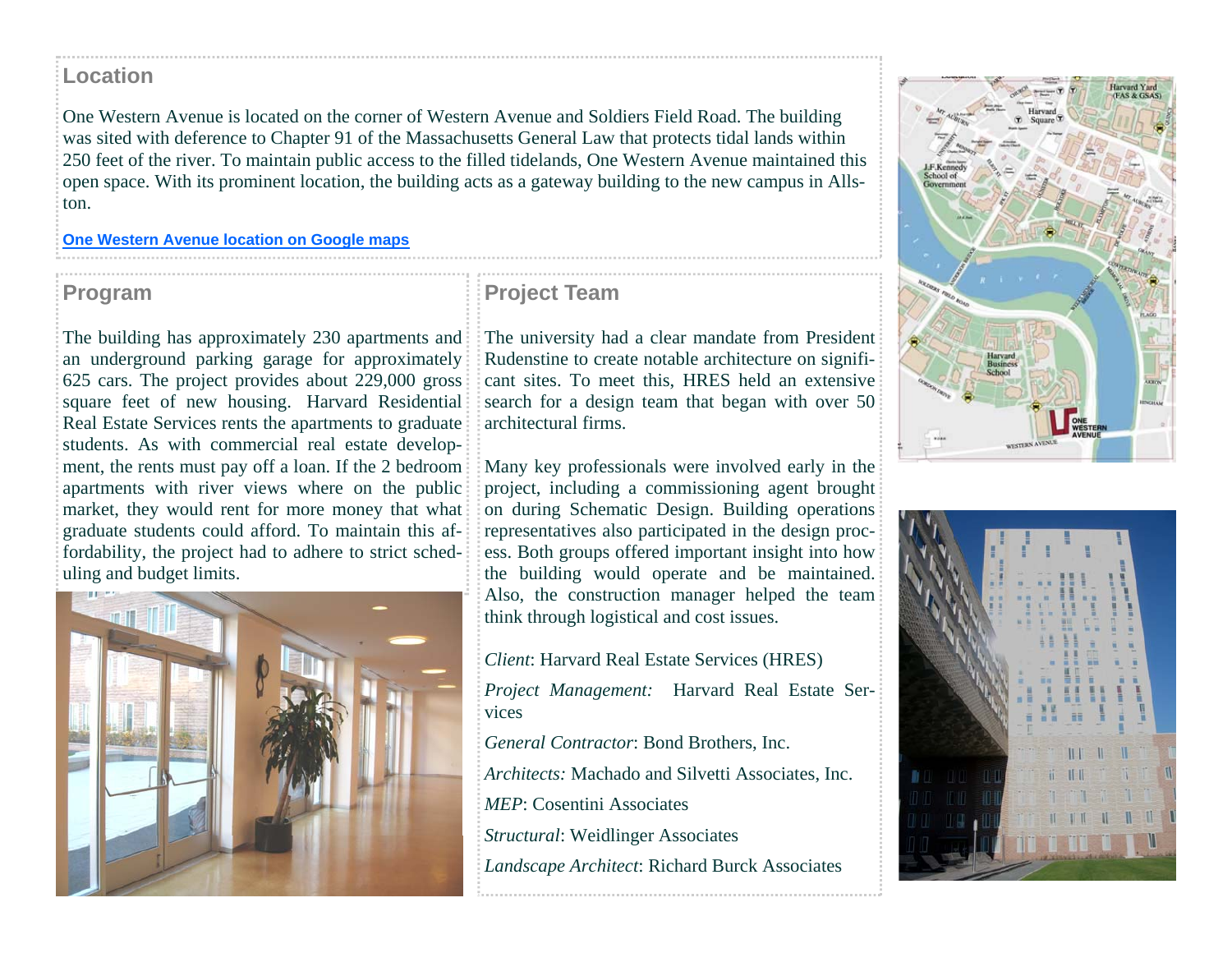## **Design Process**

The building was actually designed twice; Boston Mayor Thomas Menino requested that Harvard University redesign the project for several reasons, notably the height of the tower, which originally had been 21 stories. Schematic and detailed designs were approved by the Boston Redevelopment Authority during the Article 80 Large Project Review. The impact reports submitted by HPRE included environmental considerations, construction management plans, urban design, wind and shadow effects, and the relationship to the Charles River.

The project manager introduced a commitment to use LEED standards during Schematic Design, in response to a request by his immediate Director for project managers to volunteer to participate in trialing the LEED standard. This request had emerged from a number of meetings and presentations given to members of HRES by the Harvard Green Campus Initiative targeting environmental building design. The Harvard Green Campus Initiative provided funding for an environmental engineer and environmental architect to attend numerous planning meetings in the period from July – December 2000. Since they were not formal members of the design team, the core contribution of these professionals was the provision of primary information covering strategies for gaining LEED points, environmental product selection, contact details and recommendations for various environmental service providers. On June 27, 2001 a final presentation showing possibilities for materials that reduce waste, contain increased recycled content, are manufactured locally and/or have low-embodied energy. This presentation was extremely helpful to the architect and minimized the time they would have spent doing research into environmentally preferred building materials.

During the first design process, as part of Schematic Design, Senior Project Manager Jonathan Lavash required the architect and their MEP engineer to do a 40-year life cycle costing analysis (LCA). The study looked at sustainable alternatives in terms of initial capital cost, on-going maintenance, on-going utilities, and cost of replacement. According to the MEP engineer Bob Leber, PE, Vice President of Cosentini, hard data from operations at Harvard University, construction costs from the contractor, and cost of capital from the comptroller's office made this set of life cycle costing more accurate than the process often is. Clean Air Act Title 5 issues were considered in life cycle costing. This was the first detailed LCA undertaken in recent years in a Harvard University building design process. The process was useful in two ways. Firstly, LCA was proven to be an effective decision-making tool. However, this process also served to reveal the need for researching and developing an agreed approach to LCA for Harvard University projects. One perception of life cycle costing on the project is that results are projected costs that are unlikely to be very accurate. There are many assumptions that must be made in the LCA process that require advance research. One example of this is in relation to estimated future costs of electricity, gas and oil.







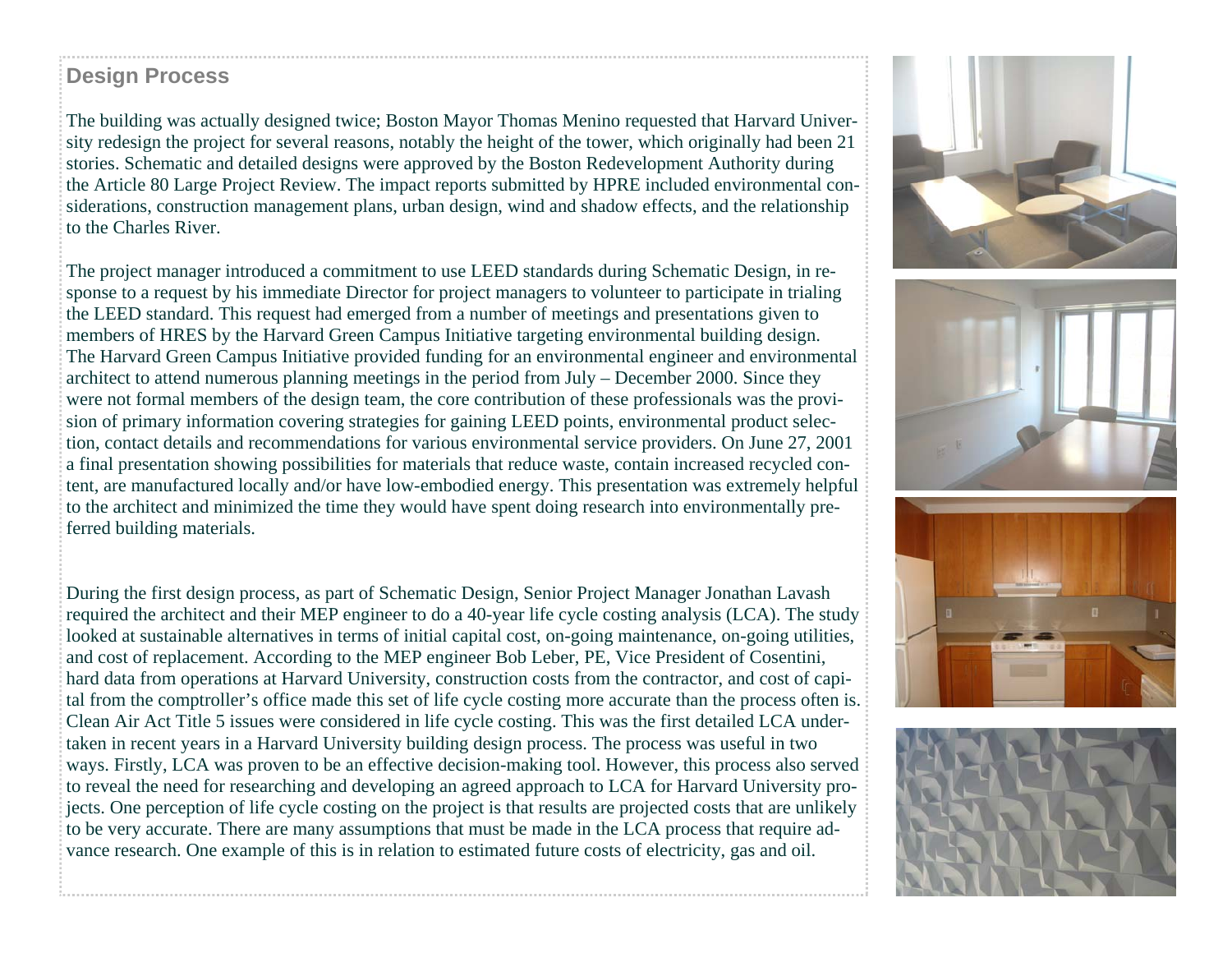## *Energy*

The building was designed to be 50% more efficient than code. Cosentini used Trane Trace 600 to create One Western Avenue's energy model.

An Energy Star white/high-albedo roof creates more thermally efficient design showing a small energy savings and no capital cost premium. A cool roof also reduces solar heat gain and heat island effect.

Exterior Glazing Shading Coefficient: The exterior glazing, Viracon VE1-2M, is a special glass with a lower shading coefficient. The life cycle cost analysis showed that this had good energy savings at small capital premium with a payback period of 13 years. This glazing was specified at all clear glass locations.

Heat Recovery for Exhaust Systems: Heat is recovered from the toilet and kitchen exhaust. Fresh air comes in from the outside and the heated exhaust air gives off its heat to the incoming cool air, reducing the burden on the heating system. There is some added expense because of increased ducting, but this standard and low technology system gives great energy savings and has a life-cycle payback period of about 11 years.

Green Power: HRES and HGCI negotiated a contract for Green-e certified renewable energy credits with EAD Environmental. 3,999,000 kWh worth of Renewable Energy Certificates (RECs) were purchased for a two-year period. This qualified One Western Avenue for Energy and Atmosphere credit 6, for purchasing carbon offsets for over 50% of the building's predicted energy requirements for two years.

**Sustainable Strategies**

*Site* 

1.5 acres of open space was created.

Native/adapted plantings are used at One Western Avenue, including Swamp White Oak, Northern Red Oak, Native Crabapple, Fothergilia, Mountain Laurel, and Rhododendron. The use of these plants reduce demand for irrigation.

19 Electric recharging stations are provided in the garage for residents. This is enough for 3% of the parking capacity.

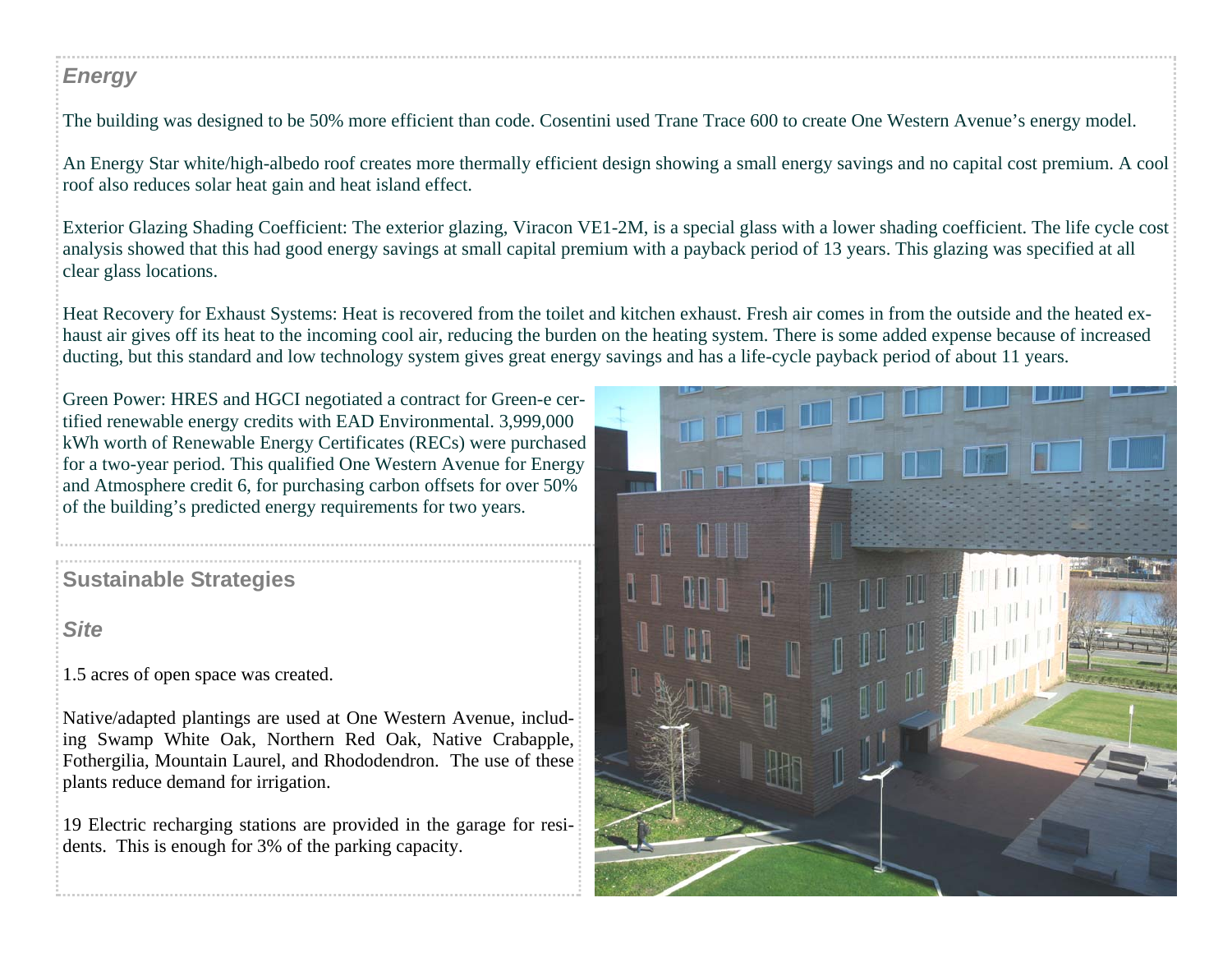| <b>Materials and Waste</b> | <b>Water</b>                                                                                                                                                                                                           | <b>Indoor Environmental Quality</b> |
|----------------------------|------------------------------------------------------------------------------------------------------------------------------------------------------------------------------------------------------------------------|-------------------------------------|
|                            | Construction and demolition waste was No sustainable water strategies were used. The Low emitting adhesives and sealants were<br>sorted on site and over 75% was diverted project complied with Massachusetts Building |                                     |
| from disposal.             | Code.                                                                                                                                                                                                                  | used.                               |

## *Lessons Learned*

One lesson is that negotiation for the purchase of the contract for green-e certified renewable energy credits for One Western Avenue required significant work. Finally, in spring 2005, HGCI and UOS negotiated a contract for Harvard University for renewable energy credits. Now, Harvard project managers can simply download a purchase order agreement form and purchase RECs based on the building's projected energy use, which can be found in the energy model.

One Western Avenue was denied EQc4.3 for not providing carpet cut sheets. From the specifications, it was not clear which product was used. Be sure to include cut sheets for all EQc4 projects.

## *Initiatives considered but not used*

Some of the schematic MEP systems alternatives that were considered but not included were:

## **Screw Compressor Electric Chilled Water Plant and Gas Fired Hot Water Boiler Plant**

It was less expensive to use gas from the city, but the project chose to use high-pressure steam for heating instead of gas because of the building's close proximity to the Harvard steam plant. Due to instability in the gas market, a longer term contract with the university was recommended from life cycle costing.

## **Geothermal Chiller/Boilers with Wet Wells**

This was not possible due to the amount of land required. However, had the land been available, the energy savings would have been large enough for the client to strongly consider this alternative to fossil fuels dependence.

## **Rainwater Recycling**

Rainwater recycling for site irrigation was considered, but there was considerable cost for the tank. It was prohibitive compared to the yearly water bill of \$500. The building is not on a very large site, so the land around it does not require much irrigation. According to the architect, rainwater recycling is not best suited for this building because it does not have a large roof. A building with a large footprint, like a shopping mall, might be a good candidate. To have a tank above grade, on real estate that costs about \$200/sf would have an adverse revenue impact. It would have the same result if the tank were to go into the parking garage, and take up two spaces, where each space is about \$50,000 (Y2003 dollars).

(Rainwater recycling is now quite feasible.)